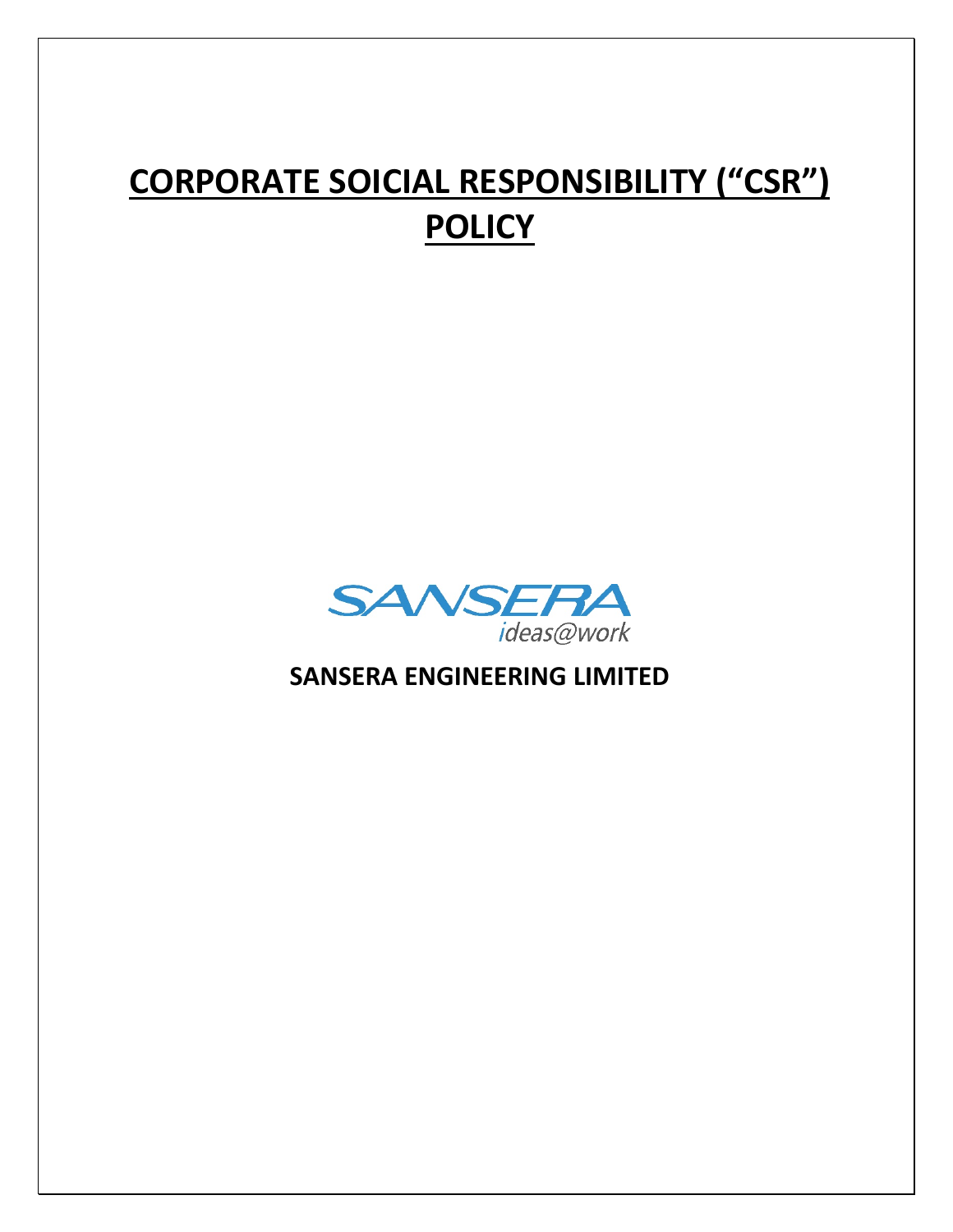# **Contents**

<span id="page-1-0"></span>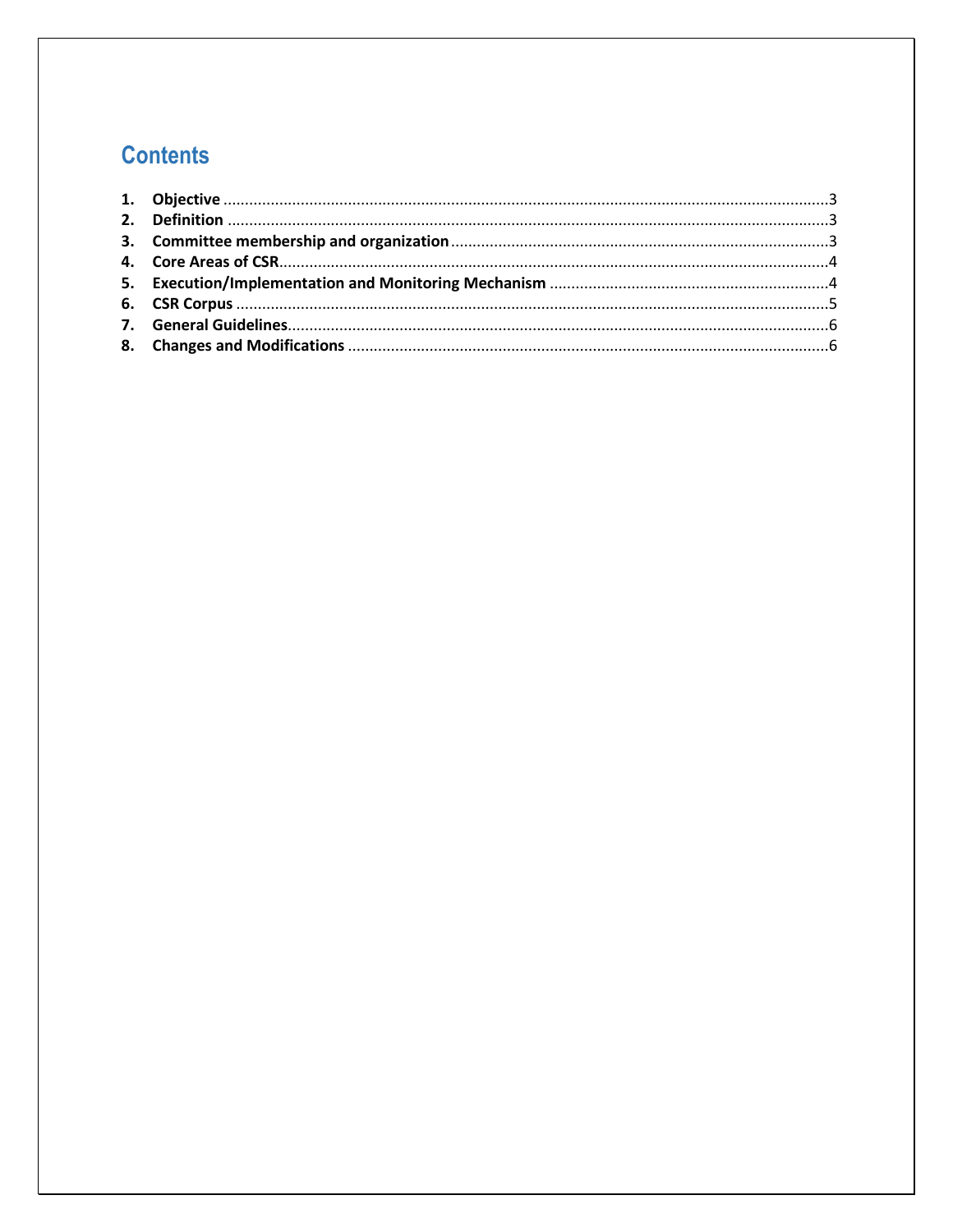#### **Objective**

The objective of CSR Policy at Sansera Engineering Limited (the "**Company**") is to give back to the society. Being an equal opportunity employer, our Company believes in providing the platform for skill and talent to flourish. Our Company's CSR activities ethics are designed to help in education of mentally challenged/ deprived and poor children also improving their civic responsibilities. This is being achieved by adopting government schools in the vicinity of the factory and making its employees to carry out various activities in the adopted school.

The Company would engage in activities whereby business further contributes to make a positive and distinguishing impact on the environment, customers, employees, other stakeholders and the environment.

The CSR Policy of the Company would develop a systematic approach to administer CSR activities undertaken as per the Policy.

The policy is governed by Section 135 of the Act, the CSR Rules and the notifications and circulars issued by the Ministry of Corporate Affairs from time to time collectively.

The board of directors of the Company have updated this Policy on  $18<sup>th</sup>$  March 2021 in line with recent changes / amendment in CSR Regulations.

#### <span id="page-2-0"></span>**1. Definition**

**"Act"** means the Companies Act, 2013, the rules framed thereunder, each as amended

**"Board of Director"** or **"Board"** means the Board of Directors of the Company, as constituted from time to time.

**"Company"** means a company incorporated under the Companies Act, 2013 or under any previous company law.

**"Corporate Social Responsibility Committee or Committee or CSR Committee"** means CSR Committee constituted by the Board of Directors of the Company, from time to time. **"CSR Rules"** means the Companies (Corporate Social Responsibility Policy) Rules, 2014, as amended, framed under the Act

**"Independent Director"** means a Director of the Company, not being a whole time director and who is neither a promoter nor belongs to the promoter group of the Company and who satisfies other criteria for independence under the Act and the Securities and Exchange Board of India (Listing Obligations and Disclosure Requirements) Regulations, 2015 ("**Listing Regulations**")

**"International Organisation"** means an organisation notified by the central government as an international organisation under section 3 of the United Nations (Privileges and Immunities) Act, 1947 **"Policy"** means this Corporate Social Responsibility Policy .

Any other term not defined herein shall have the same meaning as defined in the Act or any other applicable regulation.

#### <span id="page-2-1"></span>**2. Committee membership and organization**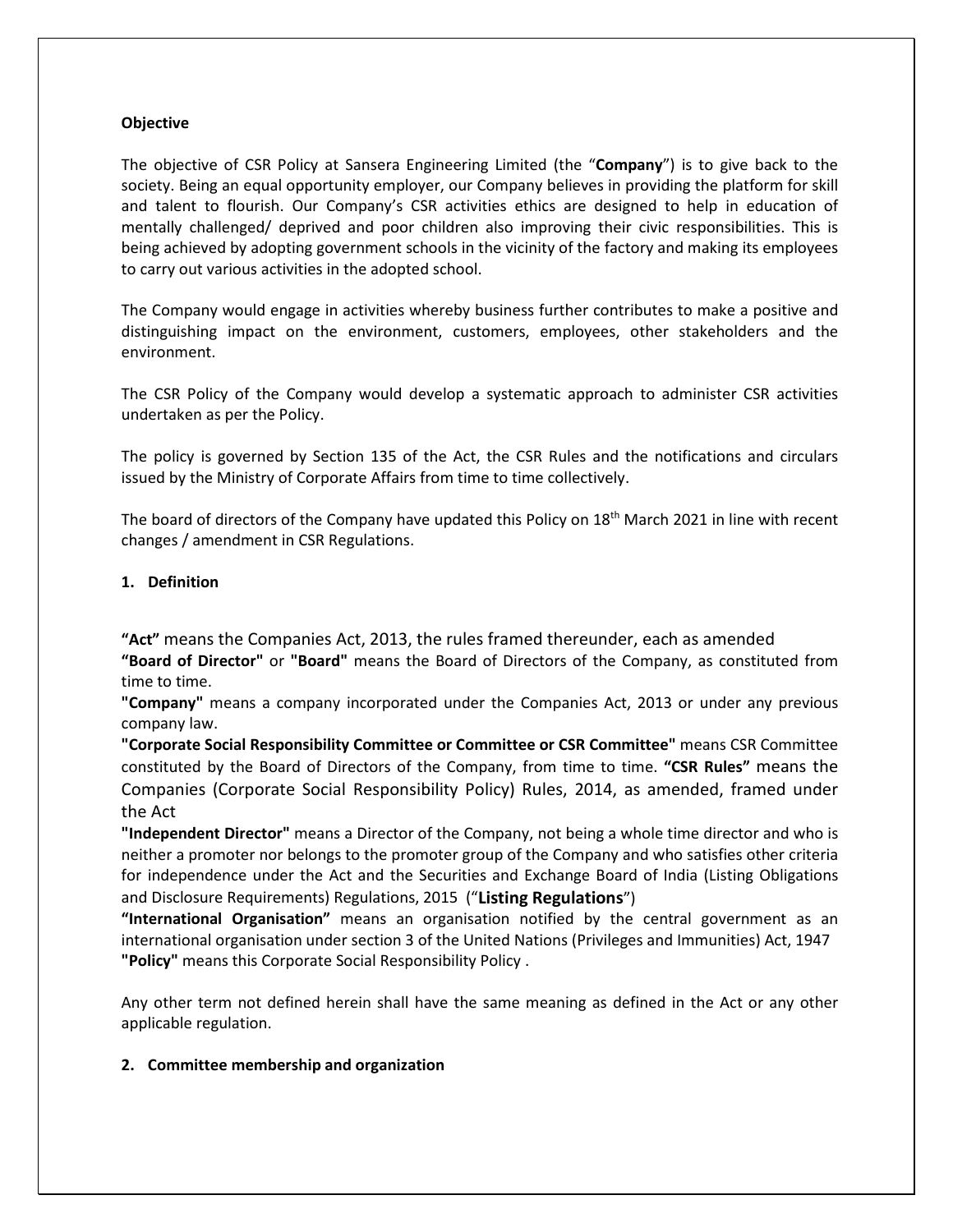The Committee shall be appointed by and will serve at the discretion of the Board. The CSR Committee shall consist of no fewer than three (3) members with at least one (1) member being an independent director.

The members of the CSR Committee will be appointed by the Board.

### <span id="page-3-0"></span>**3. Core Areas of CSR**

- a) The CSR objective of the Company will be achieved through concentrated and dedicated initiatives encompassing the following identified core areas:
	- **EXEC** Citizen Involvement
	- **Education and skill development**
	- Healthcare and wellness
	- **E** Environmental sustainability, energy and water conservation.
	- **Infrastructure**
- b) Any other initiative/s which may not fall under the purview of the above core areas may also be taken up by the Company, subject to recommendation of the CSR Committee and approval by the Board members.
- c) The Company may also undertake all or any of the activities as set out in Schedule VII of the Act read with the CSR Rules
- d) Alternatively, the CSR Committee may choose to focus on any one or more of the above core areas for its efforts dedicated towards CSR.

However, the CSR activities shall exclude the following:

- a) activities undertaken in pursuance of normal course of business of the Company
- b) any activity undertaken by the Company outside India except for training of Indian sports personnel representing any State or Union territory at national level or India at international level
- c) contribution of any amount directly or indirectly to any political party under section 182 of the Act
- d) activities benefitting employees of the Company as defined in section  $2(k)$  of the Code on Wages, 2019
- e) activities supported by the companies on sponsorship basis for deriving marketing benefits for its products or services
- f) activities carried out for fulfilment of any other statutory obligations under any law in force in India

#### <span id="page-3-1"></span>**4. Execution/Implementation and Monitoring Mechanism**

#### **A. Execution/Implementation of CSR activities:**

The Company may conduct/implement its CSR activities through any one or all or a combination of any of the following ways:

- a. Directly by the Company
- b. Through Sansera Foundation, a Trust established by the Company and registered under section 12A and 80 G of the Income Tax Act, 1961 for undertaking CSR activities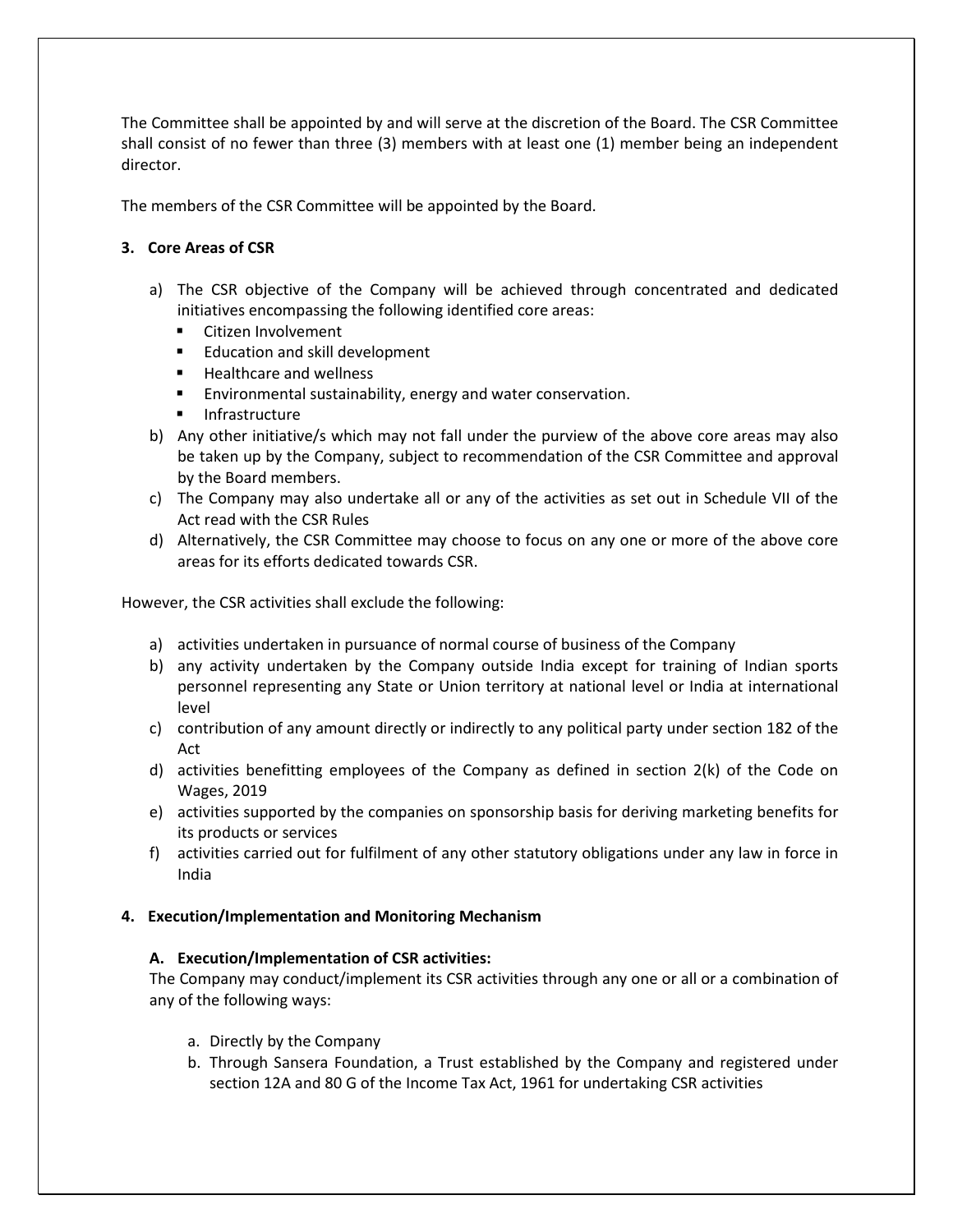- c. Collaborating with other companies/organisation to undertake projects or programs or CSR activities.
- d. A company established under section 8 of the Act or a registered trust or a registered society, established by the Central Government or State Government
- e. Any entity established under an Act of Parliament or a State legislature
- f. A company established under section 8 of the Act, or a registered public trust or a registered society, registered under section 12A and 80G of the Income Tax Act, 1961, and having an established track record of at least three years in undertaking similar activities

Further, the Company may engage with international organisation for designing, monitoring and evaluation of the CSR projects or programs as well as for capacity building of their own personnel for CSR.

#### **B. MONITORING MECHANISM**

- a. CSR Committee shall monitor the overall CSR initiatives of the Company. It has the following mandate by the Board :
	- o To formulate and recommend a CSR policy to the Board;
	- o To recommend amount of expenditure to be incurred on CSR activities;
	- $\circ$  To monitor the CSR policy of the company from time to time.
	- o Prepare an annual action plan for the CSR projects to be undertaken, manner of execution of projects, mode of utilisation of funds and details of need and impact assessment for the projects undertaken by the Company
- b. The CSR Committee, shall prepare a transparent monitoring mechanism for ensuring implementation of the initiatives/ activities undertaken by the Company.
- c. Report on progress of the projects to be shared by the core CSR team quarterly with the CSR Committee and by the CSR Committee to the Board on a semi-annual basis.

#### <span id="page-4-0"></span>**5. CSR Corpus**

- a. The CSR Committee shall assign the corpus for CSR activities.
- b. CSR corpus to comprise of the following:
	- 2percent of average net profits of the Company for the preceding three financial years.
	- Any income arising therefrom;
	- Surplus arising out of CSR activities
	- Other operational items

The surplus arising out of the CSR projects or programs or activities shall not form part of the business profit of the Company. Surplus funds shall be utilized for the same for the same project or shall be transferred to the Unspent CSR account and spent in pursuance to CSR policy/ annual action plan or transfer to fund specified in Schedule VII of the Act within 6 months from end of financial year.

#### **6. Duties of the Board and the Chief Financial Officer**

• The Board shall satisfy itself that funds so disbursed have been utilised for the purposes and in the manner approved by the Board